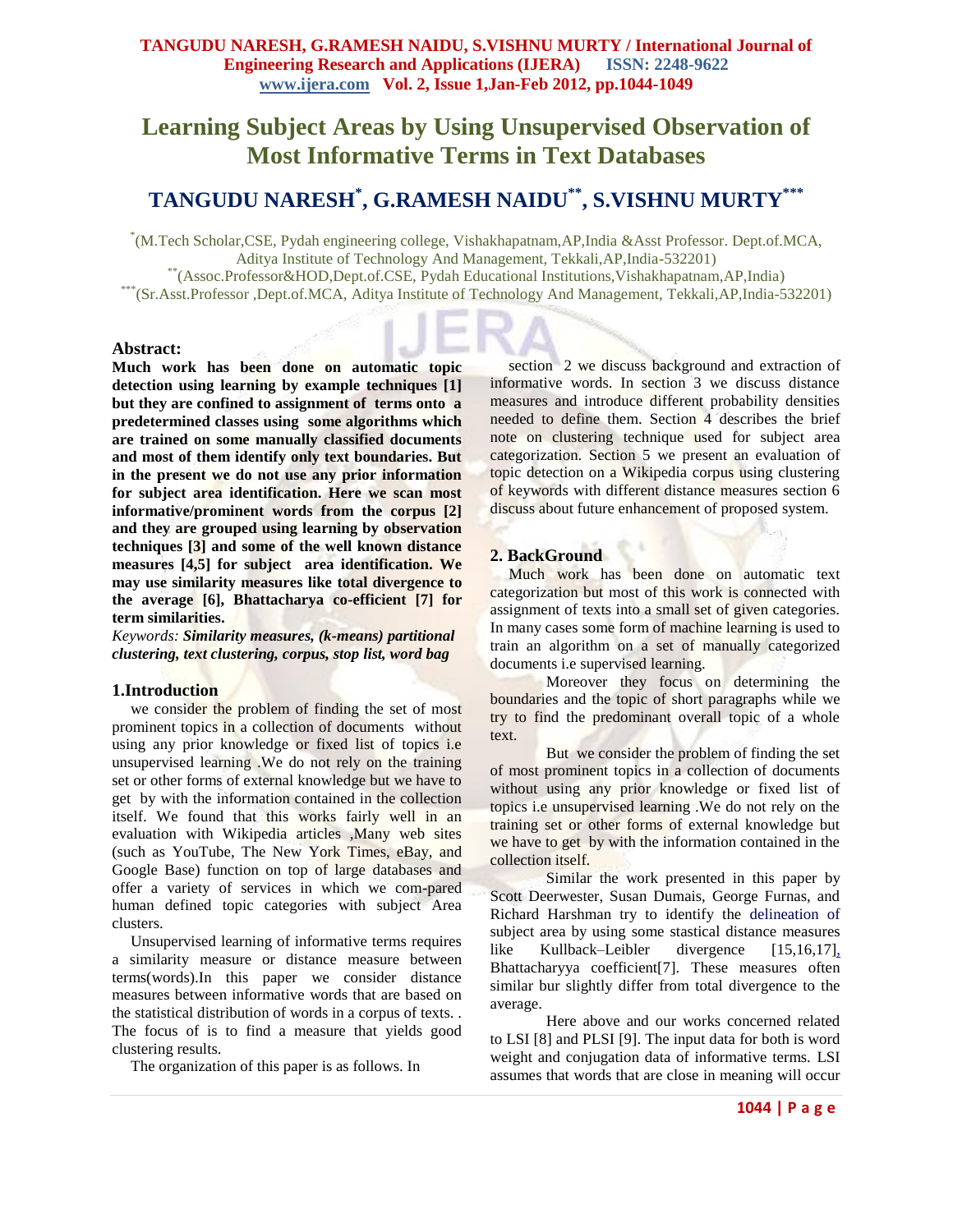

close together in text. A matrix containing word counts per paragraph (rows represent unique words and columns represent each paragraph) is constructed from a large piece of text and a mathematical technique called singular value decomposition  $(SVD)[10,11]$  is used to reduce the number of columns while preserving the similarity structure among rows. Words are then compared by taking the cosine of the angle between the two vectors formed by any two rows. Values close to 1 represent very similar words while values close to 0 represent very dissimilar words where as PLSI evolved from latent semantic indexing, adding a sounder probabilistic model i.e probabilistic latent semantic indexing is based on a mixture decomposition derived from a latent class model[12].sometimes often they use In statistics, latent Dirichlet allocation (LDA)[13] for the above work. In our work the term clusters are similarly based on co-occurrence of data. This is done by comparing cluster densities of co-occurring of terms. The representative of the cluster is average density of co occurrence densities.

## **3. Grouping informative codewords**

In this we will group the informative terms based on some criteria for similarity i.e distance measure on terms i.e in turn define on as similarity between probability densities associated with terms by counting occurrences in documents. The work depicted by following fig: 1 will be done in 3 phases.

Phase-01: All the text documents are scanned in to Word bag input to this phase is set of text documents i.e The corpus

Phase 02: All irrelevant words i.e stop list is eliminated from the word bag . Input to this phase is stop list and the scanned all words

Phase-03: The remaining terms i.e. keywords are

clustered using distance measures like cosine similarity. The input to this phase is number of desired clusters and the keywords. The clustering algorithm used is Kmeans, a partition based clustering algorithm

#### **3.1 Spotting informative word**

A technique Yahoo Term Extraction[24], Wikipedia Term Extraction[25],The Web can be used to identify terms that tend to co-occur frequently to identify the important terms in a text document using Wikipedia, Amazon Mechanical Turk service .but This not main focus of the paper rather we consider the nouns, verbs and proper names from corpus . The conflicting terms or irrelevant words i.e. stop list is eliminated.

#### **3.2 Probability densities**

We simplify a document to a bag of words, terms or keywords, in the following always called terms. We consider a collection of n term occurrences W. Each term occurrence is an instance of exactly one term t in  $T = \{t_1, \ldots, t_m\}$ , and can be found in exactly one source document d in a collection  $C = \{d_1, \ldots, d_M\}$ . Let n(d, t) be the number of occurrences of term t in d,  $n(t)$  =  $\sum_{d} n(d, t)$  be the number of occurrences of term t, and N(d)  $=\sum_{t} n(d, t)$  the number of term occurrences in d.

Now let us consider the algorithm for term frequency for informative word in corpus.

> Input: Original database (list of corpus), stop list Output: Annotated database that containing the informative words. For each document d in corpus do Extract all terms from d /\* Compute term frequencies \*/ For each term t in d do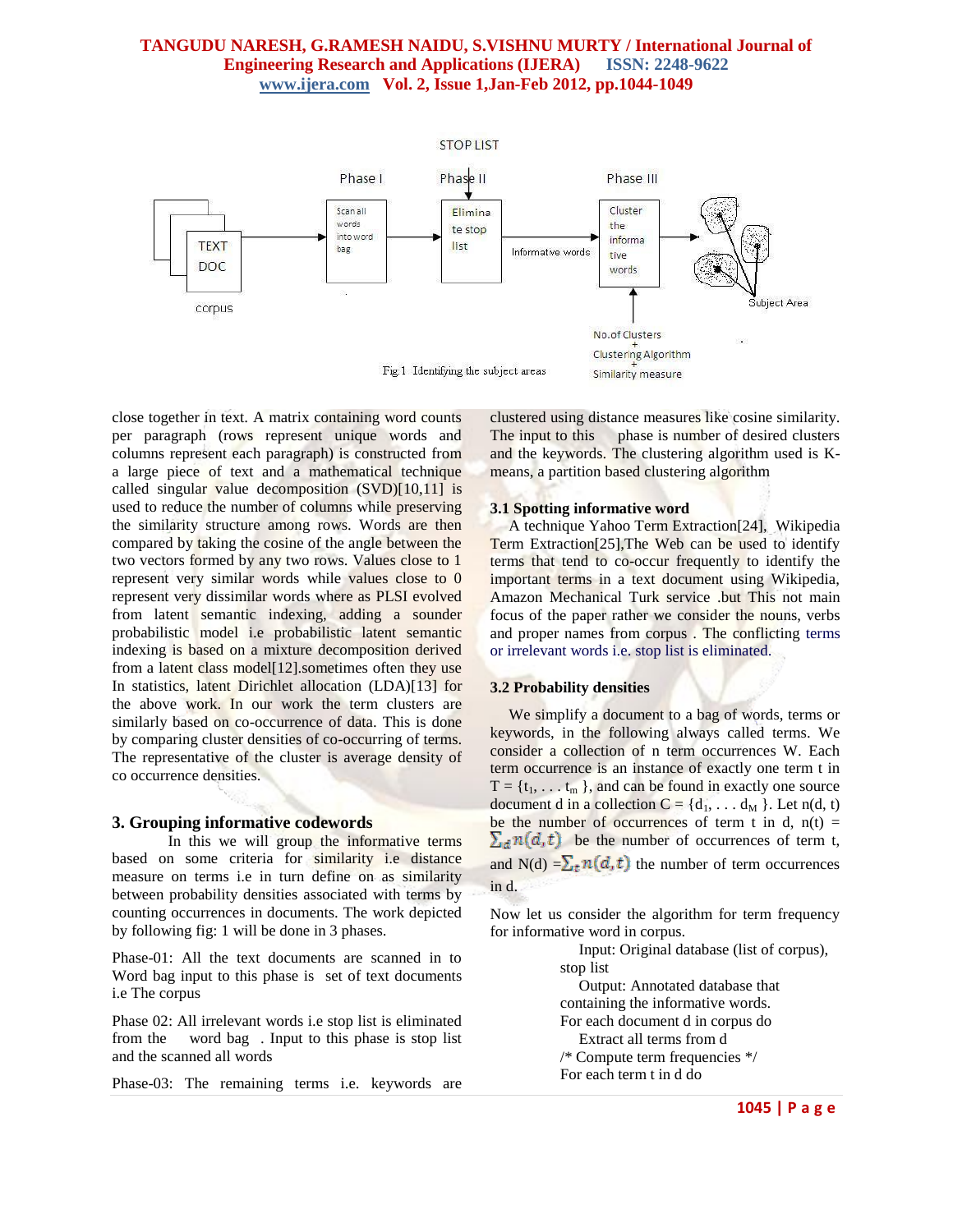```
If t is not in stop list
   Freq(t) = Freq(t) + 1End if
End for each
End for each
```
We consider the natural probability distributions **Q** on  $C \times T$ , a distribution Q on C and q on T that measure the probability to randomly select an occurrence of a term, from a source document or both

$$
Q(d, t) = n(d, t)/n \text{ on } C \times T
$$
 
$$
Q(d)
$$
  
= N(d)/n on C (1)  

$$
q(t) = n(t)/n \text{ on } T
$$
 (2)

These distributions are the baseline probability distributions for everything that we will do in the remainder. In addition we have two important conditional probabilities

$$
Q(\text{d}|t) = Q_t(\text{d}) = n(\text{d}, t)/n(t) \text{ on } C \quad (3)
$$
  
q(t|d) = q<sub>d</sub>(t) = n(d, t)/N(d) on T \quad (4)

The suggestive notation  $Q(d|t)$  is used for the source distribution of t as it is the probability that a randomly selected occurrence of term t has source d. Similarly,  $q(t|d)$ , the term distribution of d is the probability that a randomly selected term occurrence from document d is an instance of term t. Various other probability distributions on  $C \times T$ , C and T that we will consider will be denoted by **P**, **P**, **p** respectively, dressed with various sub and superscripts.

Distributions of Co-occurring Terms The setup in the previous section allows us to set up a Markov chain on the set of documents and terms which will allow us to propagate probability distributions from terms to document and vice versa. Consider a Markov chain on  $T \times C$  having transitions  $C \rightarrow T$  with transition probabilities Q(d|t) and transitions  $T \rightarrow C$  with transition probabilities q(t|d) only.

Given a term distribution  $p(t)$  we compute the one step Markov chain evolution. This gives us a document distribution  $P_p(d)$ , the probability to find a term occurrence in a particular document given that the term distribution of the occurrences is p

$$
P_p(d) = \sum Q(d|t)p(t). \quad (5)
$$

Likewise given a document distribution P (d), the one step Markov chain evolution is the term distribution

$$
P_p(t) = \sum q(t|d)p(d) \quad (6)
$$

Since P (d) gives the probability to find a term occurrence in document d,  $p<sub>P</sub>$  is the P-weighted average of the term distributions in the documents. Combining these, i.e. running the Markov chain twice, every term distribution gives rise to a new distribution.<br>The distribution of an acquirements forms  $\overline{z}$ The distribution

The distribution of co-occurring terms 
$$
\overline{pz}
$$
 is  
\n
$$
\overline{p_z}(t) = \sum_{d,t'} q(t|d)Q(d|t')p_z(t') = \sum_{d} q(t|d)Q(d|z)
$$
\n(6)

### **3.3. Distance Measures**

An effective way to define "similarity" between two elements is through a metric  $d(i, j)$  between the elements i, j satisfying the usual axioms of nonnegative, identity of in-discernable and triangle inequality. Two elements are more similar if they are closer. For this purpose any monotone in-creasing function of a metric will suffice and we will call such a function a distance function.

For clustering we use a hierarchical top-down method that requires that in each step the center of each cluster is computed. Thus our choice of distance function is restricted to distances defined on a space allowing us to compute a center and distances between keywords and this center. In particular we cannot use popular similarity measures like the Jaccard coefficient [14].

In the following we will compare results with four different distance functions for keywords t and s: (a) the cosine similarity of the document distribution  $Q_t$  and  $Q_s$ considered as vectors on the document space, (b) the cosine similarity of the vectors of tf.idf values[23] of keywords, (c) the Total divergence to the average between the document distributions  $Q_t$  and  $Q_s$  and (d) the Total divergence to the average between the term distributions,  $\overline{p_t}$  and  $\overline{p_s}$ .

The cosine similarity of two terms t and s is defined as

$$
\cos sim_{tf}(t,s) = \frac{\sum_{dec} Q_t(d) Q_s(d)}{\sqrt{(\sum_{dec} Q_t^2(d))} (\sum_{dec} Q_s^2(d))}
$$
(7)

 i.e cosine simlairty[4,5] The cosine of two vectors can be<sub>t</sub> easily derived by using the Euclidean Dot Product formula: Given two vectors of attributes, *A* and *B*, the cosine similarity,  $\theta$ , is represented using a dot product and magnitude as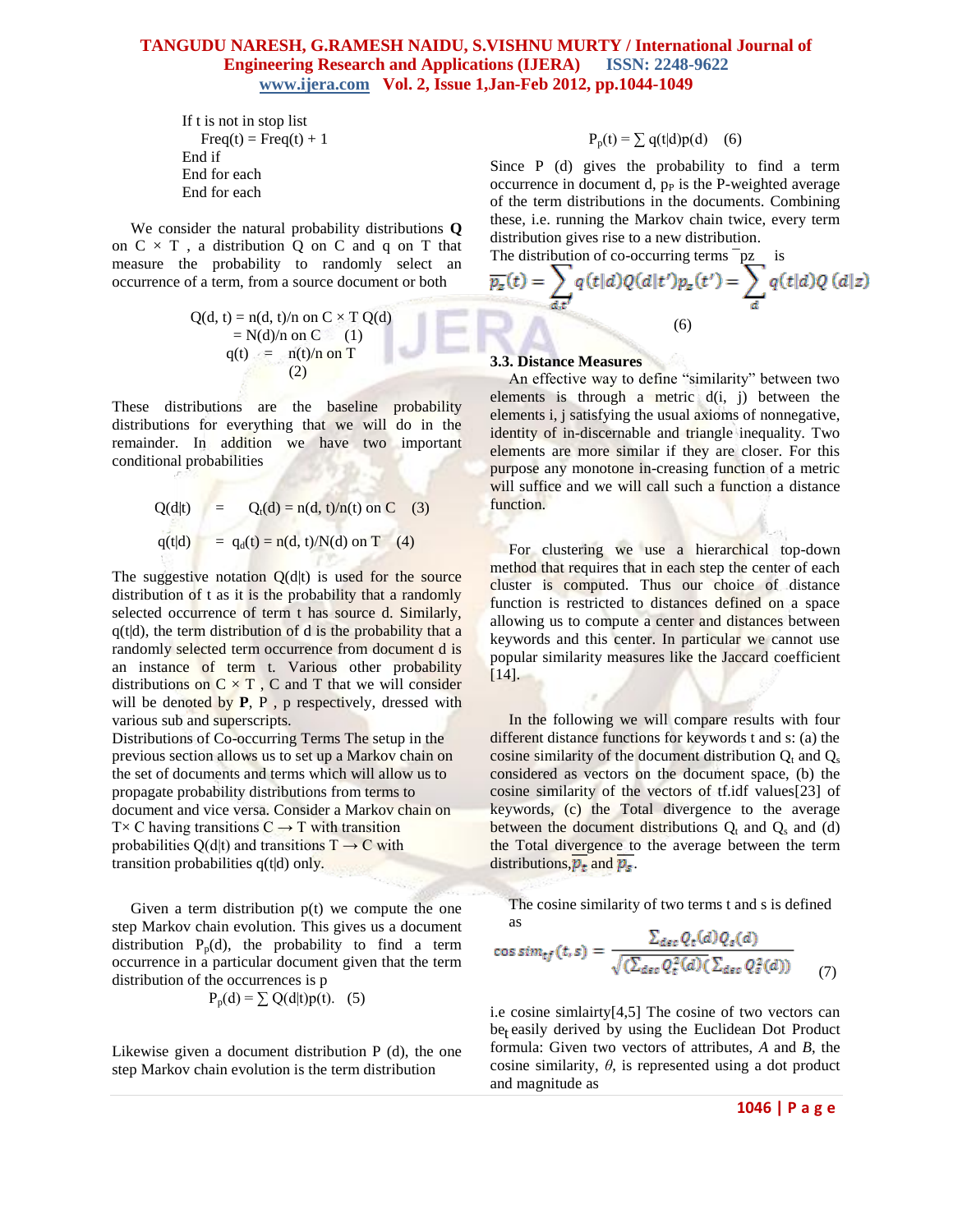Similarly = 
$$
\cos(\theta) = \frac{A}{\|A\|, \|B\|} = \frac{\sum_{i=1}^{n} A_i X B_i}{\sqrt{\sum_{i=1}^{n} (A_i)^2} X \sqrt{\sum_{i=1}^{n} (B_i)^2}}
$$
  
(8)

Since the arcos of this similarity function is a proper metric,  $(1 - \cos)(\arccos(\cos \sin(t, s))) = 1 - \cos$ sim(t, s) is a distance function.

The Total divergence to the average or information radius [5] between two distributions p and q is defined as

$$
TDA(P||Q) = \frac{1}{2}D(P||M) + \frac{1}{2}D(Q||M)
$$
  
where  $M = \frac{1}{2}(P+Q)$  (9)

D(P||M) is the relative entropy or Kullback-Leibler divergence[15,16,17] between p and m is define as

$$
D_{KL}(P||M) = \sum_i P(i) \log \frac{P(i)}{M(i)}
$$

Consider the set  $M_{+}1(A)$  of probability distributions where A is a set provided with some σ-algebra  $[18]$ of measurable subsets. If A is countable, a more general definition, allowing for the comparison of more than two distributions, is:

 $(10)$ 

$$
TDA(P_1, P_2, \dots, P_n) = H(\sum_{i=1}^n \pi_i P_i) - \sum_{i=0}^n \pi_i H(P_i)
$$
\n(11)

Where  $\pi_1, \pi_2, \pi_3, \pi_4, \ldots, \pi_n$  are the weights for the probability distributions and *H*(*P*) is the Shannon entropy for distribution *P*. For the two-distribution case described above,

$$
P_1 = P, P_2 = Q, \pi_1 = \pi_2 = \frac{1}{2} \quad (12)
$$

$$
D(p||q) = \sum_{i=1}^n p_i \log \left(\frac{p_i}{q_i}\right).
$$

Since the square root of the Total divergence to the average  $[6]$  is a proper metric  $[19]$ , we have two distances

$$
TDA \, \text{sim}_{\text{doc}}(t, s) = TDA(Q_t, Q_s) \quad (13)
$$

And

TDA sim<sub>term</sub>(t, s) = TDA(
$$
\overline{p_s}
$$
,  $\overline{p_t}$ ) (14)

### **3.4. Clustering Method**

Bisecting K-Means Algorithm

- Pick a cluster to split (split the largest
- Find 2 sub-clusters using the basic K-means algorithm
- Repeat step 2, the bisecting step, for n times and take the split that produces the clustering with the highest overall similarity
- Repeat steps 1, 2 and 3 until the desired number of clusters is reached

We have used the induced bisecting k-means clustering algorithm [20] as described by , which is based on the standard bisecting k-means algorithm. But initially we find only two clusters by selecting two elements that have largest distance which we use as seeds for the two clusters. All other terms are assigned to one of the clusters based on closeness. Centers of the clusters are computed. Now we have found two clusters. Now if the diameter of cluster is larger than a specified threshold value the whole procedure is recursively applied on that cluster.

#### **3.5 Experimental Results**

Several artificially generated text documents and real world datasets were used to experimentally demonstrate that the identification of informative word by learning by observation [3] is able to work fairly well using different similarity measures.

To evaluate the implemented topic detection methods, we have compared the results with topics known to be present in the collection. We benchmarked against the 8 selected Wikipedia topics of the collection. Of course, it is conceivable that the collection has more topics that automatic methods might recognize as well. To define a reference clustering, we have clustered the 160 selected keywords into a set of 9 categories  $C^* = \{c_0^*, c_1^*, \dots, c_8^*\}$ , one for each Wikipedia category and a rest cluster  $c^*_{0}$ , using the following method. For each of the 8 Wikipedia categories  $c_i^*$  we compute the distribution  $q_{c_i^*}$  of words in the documents belonging to  $c_i^*$  and we let  $q_{c_n^*} = q$ . We assign a term z to cluster  $c^*$ 

if 
$$
c^* = argmin_{c^* \in C} D(q_c^* || \overline{p_z})
$$
 (15)

We now compare with the set of clusters C of keywords found using the algorithm in section 3.4, different distance measures and different diameters. For each cluster c  $\in$  C and cluster c\* $\in$  C\*we define a recall Measure

$$
rec(c, c^*) = |c \cap c^*|/|c^*| \qquad (16)
$$

Precision measure

$$
prec(c, c^*) = |c \cap c^*|/|c^*| \tag{17}
$$

and an F value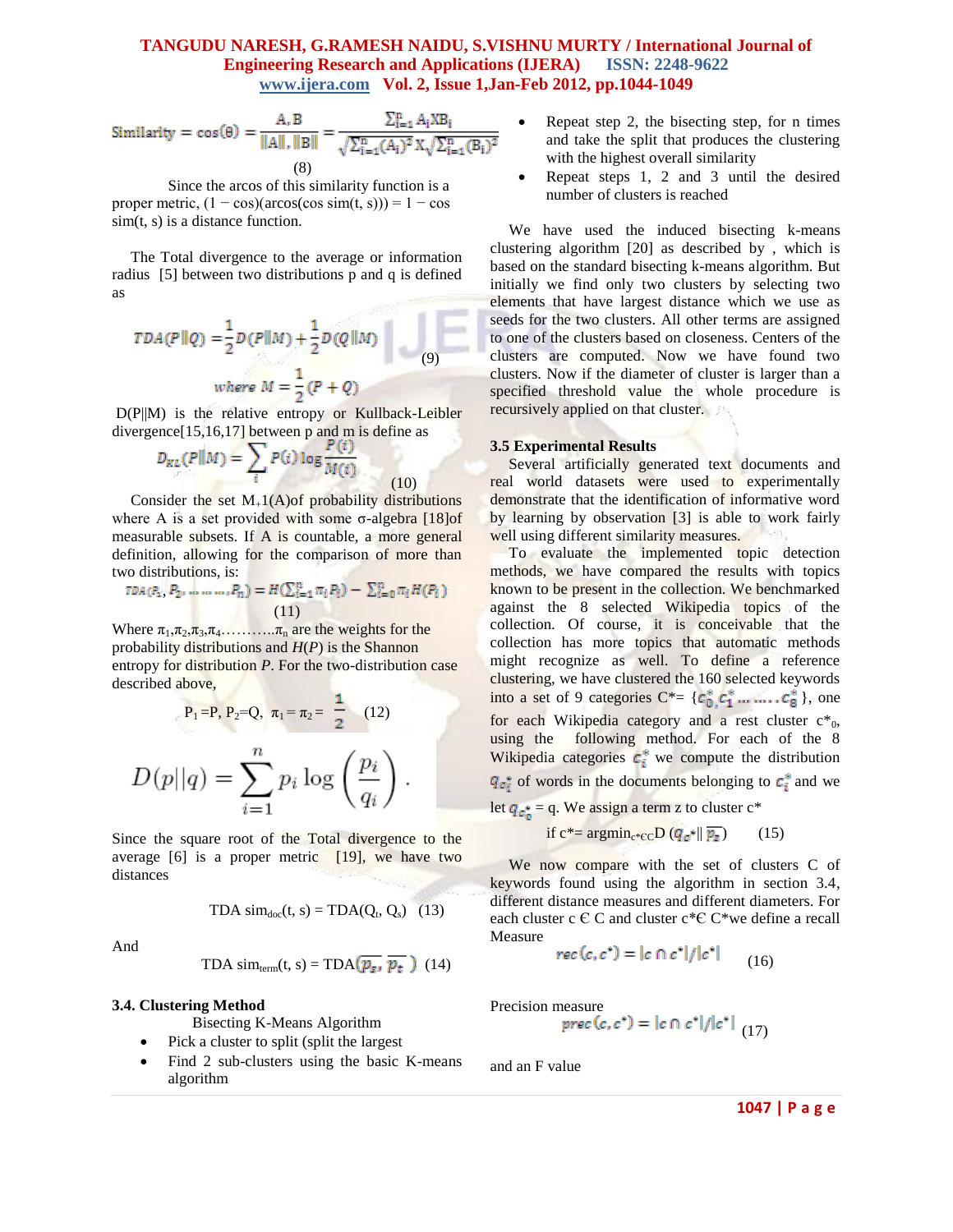$$
F(c,c^*) = \frac{rec(c,c^*)prec(c,c^*)}{\frac{1}{2}(rec(c,c^*) + prec(c,c^*))}
$$
(18)

Let  $F(c^*) = \max_{c \in C} F(c, c^*)$  be the F-value of the best fitting found cluster and finally define the overall Fvalue.

(19)

$$
F = \sum_{c^* \in C^*} \frac{|C^*|}{\sum_{c^* \in C^*} |C^*|} F(C^*)
$$

The overall F-values for clustering with the different similarities are given in Figure.2. a ٠



### **4. Future enhancements**

In above 3.4 we partition a dataset into a fixed number of clusters supplied by the user manually. The estimation of number of clusters for partitioning the dataset (list of informative words) is difficult in the case of large text databases, sometimes which lead to inefficient data distribution or majority outliers. Hence, in future enhancement of this paper we propose a noble method using rotation estimation also called Cross-Validation [21] which identifies a suitable number of clusters in a given unlabeled dataset without using prior knowledge about the number of clusters or we use any model based unsupervised learning [22].

### **5. Conclusion**

The pragmatic results suggest that the spotting the

informative word by using un supervised learning works fairly well on corpus by using different similarity measures. But the computation of informative word density is expensive because of conjugation of informative words.

## **References**

- [1] Jiawei Han and Michelin Kamber, Data Mining: Concepts and Techniques,  $2<sup>nd</sup>$  ed. The Morgan Kaufmann Series in Data Management Systems, Jim Gray, Series Editor
	- Morgan Kaufmann Publishers, March 2006. ISBN 1-55860-901-6 chapter 8; page 500
- [2] Sinclair, J. 'The automatic analysis of corpora', in Svartvik, J. (ed.) *Directions in Corpus Linguistics (Proceedings of Nobel Symposium 82)*. Berlin: Mouton de Gruyter. 1992.
- [3] Jiawei Han and Michelin Kamber, Data Mining: Concepts and Techniques,  $2<sup>nd</sup>$  ed. The Morgan Kaufmann Series in Data Management Systems, Jim Gray, Series Editor Morgan Kaufmann Publishers , March 2006. ISBN 1-55860-901-6 chapter 8; page 500
- [4] Similarity Measures for Text Document Clustering, Anna Huang Department of Computer Science,The University of Waikato, Hamilton, New Zealand, *NZCSRSC 2008*, April 2008
- [5] http://en.wikipedia.org/wiki/Category :Statistical\_distance\_measures
- [6] B. Fuglede and F. Topsoe. Jensen-shannon divergence and hilbert space embedding. In Proc. of the Internat. Symposium on Information Theory, 2004, pages 31–, 2004.
- [7] A. Bhattacharyya. On a Measure of Divergence between Two Statistical Populations De\_ned by their Probability Distributions. Bulletin of Calcutta Mathematical Society, 35:99:110,1943.
- [8] Susan T. Dumais (2005). "Latent Semantic Analysis". *Annual Review of Information Science and Technology* 38: 188. [doi:](http://en.wikipedia.org/wiki/Digital_object_identifier)10.1002/aris.1440380105
- [9] Thomas Hofmann (1999)[. "Probabilistic Latent](http://www.cs.brown.edu/people/th/papers/Hofmann-UAI99.pdf)  [Semantic Analysis"](http://www.cs.brown.edu/people/th/papers/Hofmann-UAI99.pdf) (PDF). *Uncertainty in Artificial Intelligence*. http://www.cs.brown.edu/people/th/papers/Hofman n-UAI99.pdf.
- [10] [Trefethen, Lloyd N.;](http://en.wikipedia.org/wiki/Lloyd_Nicholas_Trefethen) Bau III, David (1997). *Numerical linear algebra*. Philadelphia: Society for Industrial and Applied Mathematics. [ISBN](http://en.wikipedia.org/wiki/International_Standard_Book_Number) [978-0-](http://en.wikipedia.org/wiki/Special:BookSources/978-0-89871-361-9) [89871-361-9.](http://en.wikipedia.org/wiki/Special:BookSources/978-0-89871-361-9)
- [11] Wall, Michael E., Andreas Rechtsteiner, Luis M. Rocha (2003)[. "Singular value decomposition and](http://public.lanl.gov/mewall/kluwer2002.html)  [principal component analysis".](http://public.lanl.gov/mewall/kluwer2002.html) In D.P. Berrar, W. Dubitzky, M. Granzow. *A Practical Approach to*